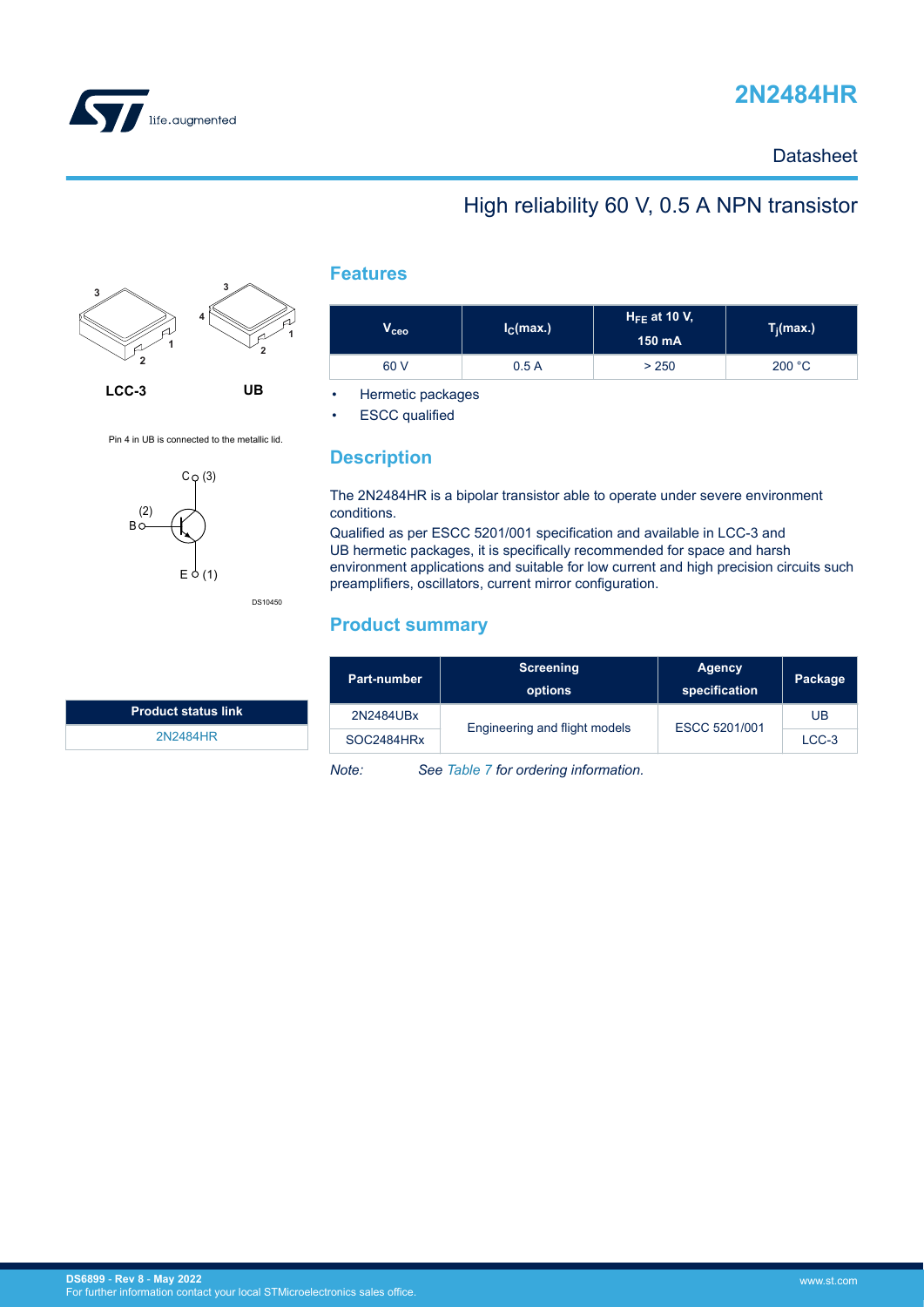<span id="page-1-0"></span>

# **1 Electrical ratings**

|  | Table 1. Absolute maximum ratings |  |
|--|-----------------------------------|--|
|  |                                   |  |

| <b>Symbol</b>          | <b>Parameter</b>                                                                  |                | Value        | <b>Unit</b> |
|------------------------|-----------------------------------------------------------------------------------|----------------|--------------|-------------|
| V <sub>CBO</sub>       | Collector-base voltage ( $I_F = 0$ )                                              |                | 60           | $\vee$      |
| <b>V<sub>CEO</sub></b> | Collector-emitter voltage $(I_B = 0)$                                             |                | 60           | V           |
| <b>VEBO</b>            | Emitter-base voltage ( $I_C = 0$ )                                                | 6              | $\vee$       |             |
| $I_{\rm C}$            | Collector current                                                                 | 0.5            | A            |             |
| P <sub>TOT</sub>       | LCC-3 and UB<br>Total dissipation at $T_{amb} \leq 25$ °C<br>LCC-3 and $UB^{(1)}$ |                | 0.36<br>0.73 | W           |
| T <sub>OP</sub>        | Operating temperature range                                                       | $-65$ to $200$ | °C           |             |
| $T_J$                  | Max. operating junction temperature                                               | 200            | $^{\circ}C$  |             |

*1. When mounted on a 15 x 15 x 0.6 mm ceramic substrate.*

#### **Table 2. Thermal data**

| <b>Symbol</b> | <b>Parameter</b>                          | $LCC-3$<br>and UB<br><b>Value</b> | <b>Unit</b>   |
|---------------|-------------------------------------------|-----------------------------------|---------------|
| <b>RthJA</b>  | Thermal resistance junction-ambient (max) | 486                               | $\degree$ C/W |
|               | Thermal resistance junction-ambient (max) | $240^{(1)}$                       |               |

*1. When mounted on a 15 x 15 x 0.6 mm ceramic substrate.*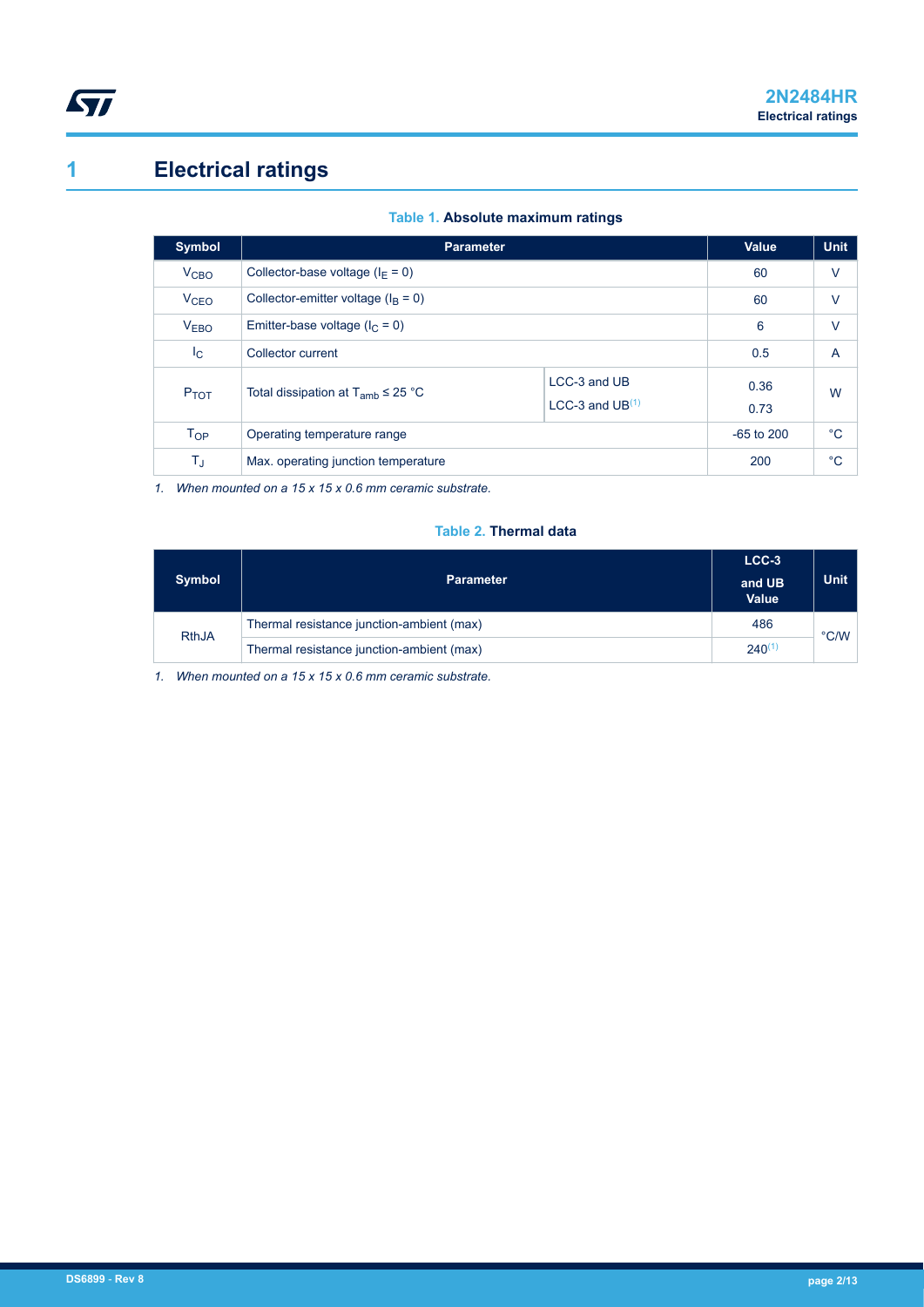## **2 Electrical characteristics**

<span id="page-2-0"></span> $\sqrt{2}$ 

#### **Table 3. Electrical characteristics (Tamb = 25 °C unless otherwise specified)**

| <b>Symbol</b>                | <b>Parameter</b>                                   | Test conditions <sup>(1)</sup>                                  |                | Max. | Unit      |
|------------------------------|----------------------------------------------------|-----------------------------------------------------------------|----------------|------|-----------|
|                              | Collector-base cut-off current ( $I_E = 0$ )       | $V_{CB}$ = 45 V                                                 |                | 10   | nA        |
| <b>I</b> CBO                 |                                                    | $V_{CB}$ = 45 V, T <sub>amb</sub> = 150 °C                      |                | 10   | μA        |
| $I_{EBO}$                    | Emitter-base cut-off current $(l_C = 0)$           | $V_{EB} = 5 V$                                                  |                | 10   | пA        |
| $V_{(BR)CBO}$                | Collector-base breakdown voltage<br>$(I_E = 0)$    | $I_C = 10 \mu A$                                                | 60             |      | V         |
| $V_{(BR)CEO}$ <sup>(2)</sup> | Collector-emitter breakdown voltage<br>$(I_B = 0)$ | $I_{C}$ = 10 mA                                                 | 60             |      | V         |
| $V_{(BR)EBO}$                | Emitter-base breakdown voltage<br>$(I_C = 0)$      | $I_C = 10 \mu A$                                                | 6              |      | V         |
| $VCE(sat)$ <sup>(2)</sup>    | Collector-emitter saturation voltage               | $I_C = 1$ mA, $I_B = 0.1$ mA                                    |                | 0.35 | $\vee$    |
|                              |                                                    | $I_C = 1 \mu A$ , $V_{CE} = 5 V$                                | 30             |      |           |
|                              |                                                    | $I_C$ = 10 µA, $V_{CE}$ = 5 V                                   | 100            | 500  |           |
|                              |                                                    | $I_C$ = 100 µA, $V_{CE}$ = 5 V                                  | 175            | 550  |           |
| $h_{FE}$ <sup>(2)</sup>      | DC current gain                                    | $I_C = 1$ mA, $V_{CE} = 5$ V                                    | 250            | 650  |           |
|                              |                                                    | $I_C$ = 10 mA, $V_{CE}$ = 5 V                                   |                | 800  |           |
|                              |                                                    | $I_C$ = 10 µA, T <sub>amb</sub> = -55 °C, V <sub>CE</sub> = 5 V | 20             |      |           |
|                              | High frequency, current gain 1                     | $I_C$ = 50 µA, f = 5 MHz, $V_{CE}$ = 5 V                        | 3              |      |           |
| h <sub>fe</sub>              | High frequency, current gain 2                     | $I_C$ = 500 µA, f = 30 MHz, $V_{CE}$ = 5 V                      | $\overline{2}$ |      |           |
| $C_{\rm obo}$                | Output capacitance, $(I_E = 0)$                    | $V_{CB} = 5 V$ , $I_B = 0.1$ mA                                 |                | 6    | pF        |
| C <sub>ibo</sub>             | Input capacitance                                  | $V_{EB} = 0.5 V$ , $I_C = 0 A$ , f = 1 MHz                      |                | 6    | V         |
| $h_{FE}$                     | Small signal current gain                          | $I_C = 1$ mA, $V_{CE} = 5$ V, $f = 1$ kHz                       | 150            |      | 900       |
| $h_{ie}$                     | Small signal input impedance                       | $I_C = 1$ mA, $V_{CE} = 5$ V, f = 1 kHz                         | 3.5            | 24   | kΩ        |
| $h_{\rm oc}$                 | Small signal output impedance                      | $I_C = 1$ mA, $V_{CE} = 5$ V, f = 1 kHz                         |                | 40   | umho      |
| $h_{\text{re}}$              | Small signal reverse voltage transfer ratio        | $I_C = 1$ mA, $V_{CE} = 5$ V, f = 1 kHz                         |                | 800  | $10^{-6}$ |
| <b>N<sub>FW</sub></b>        | Wide-Band noise                                    | $I_C$ = 10 µA, $V_{CE}$ = 5 V, R <sub>S</sub> = 10 kΩ           |                | 3    | dВ        |
| NF <sub>N1</sub>             |                                                    | $V_{CE} = 5 V$ , $I_C = 10 \mu A$                               |                | 10   |           |
|                              |                                                    | $RS$ = 10 kΩ, f = 100 Hz, power BW = 200 Hz                     |                |      |           |
| NF <sub>N2</sub>             | Spot noise figure                                  | $V_{CE} = 5 V$ , $I_C = 10 \mu A$                               |                | 3    | dB        |
|                              |                                                    | $R_S$ = 10 k $\Omega$ , f = 1 Hz, power BW = 20 Hz              |                |      |           |
| NF <sub>N3</sub>             |                                                    | $V_{CE}$ = 5 V, $I_C$ = 10 µA                                   | $\overline{2}$ |      |           |
|                              |                                                    | $R_S$ = 10 k $\Omega$ , f = 10 Hz, power BW = 2 Hz              |                |      |           |

*1. Measurement performed on a sample basis, LTPD 7 or less.*

*2. Pulse measurement: Pulse width ≤ 300 μs, duty cycle ≤ 1.0 %*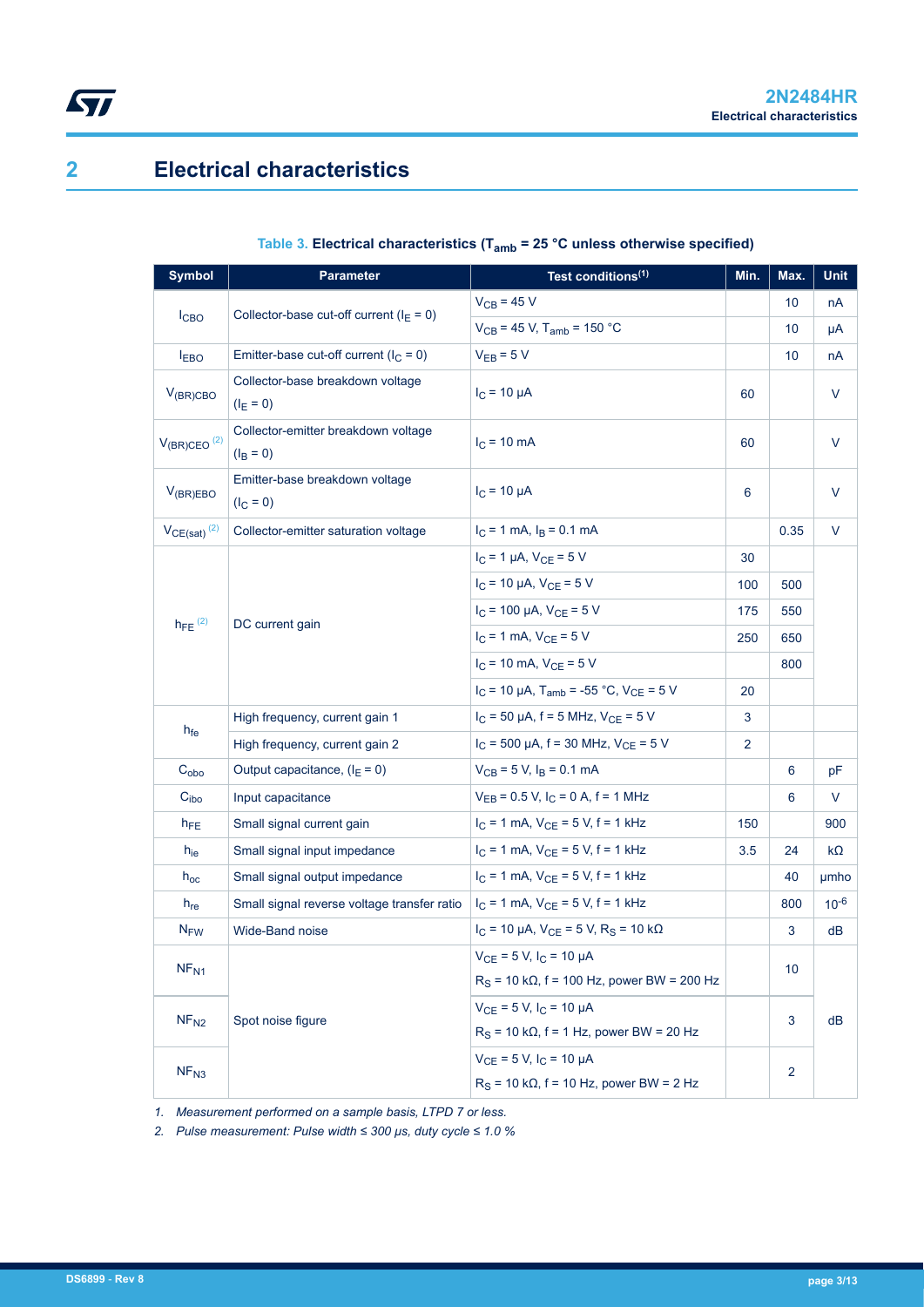# **3 Test circuits**

<span id="page-3-0"></span>ST

#### **Figure 1. Circuit for electrical measurements**



#### **Table 4. List of components**

| <b>Component</b>                                 | <b>Description</b>                                |
|--------------------------------------------------|---------------------------------------------------|
| C <sub>1</sub> , C <sub>2</sub> , C <sub>5</sub> | $3.0 - 35$ pF                                     |
| $C3^{(1)}$                                       | 24 pF                                             |
| C <sub>4</sub>                                   | $0.4 - 7.0$ pF                                    |
| L1                                               | Straight piece n° 16 bare tin wire, 5/8 inch long |
| L2                                               | 3 turns n° 16 wire, 1/4 inch ID, 5/16 inch long   |
| L <sub>3</sub>                                   | 1 turn n° 18 wire, 1/4 inch ID, 1/4 inch long     |
| L4                                               | Ferrite rf choke, $Z = 450 \Omega$                |

*1. For optimum performance, C3 should be mounted as close as possible to the base lead.*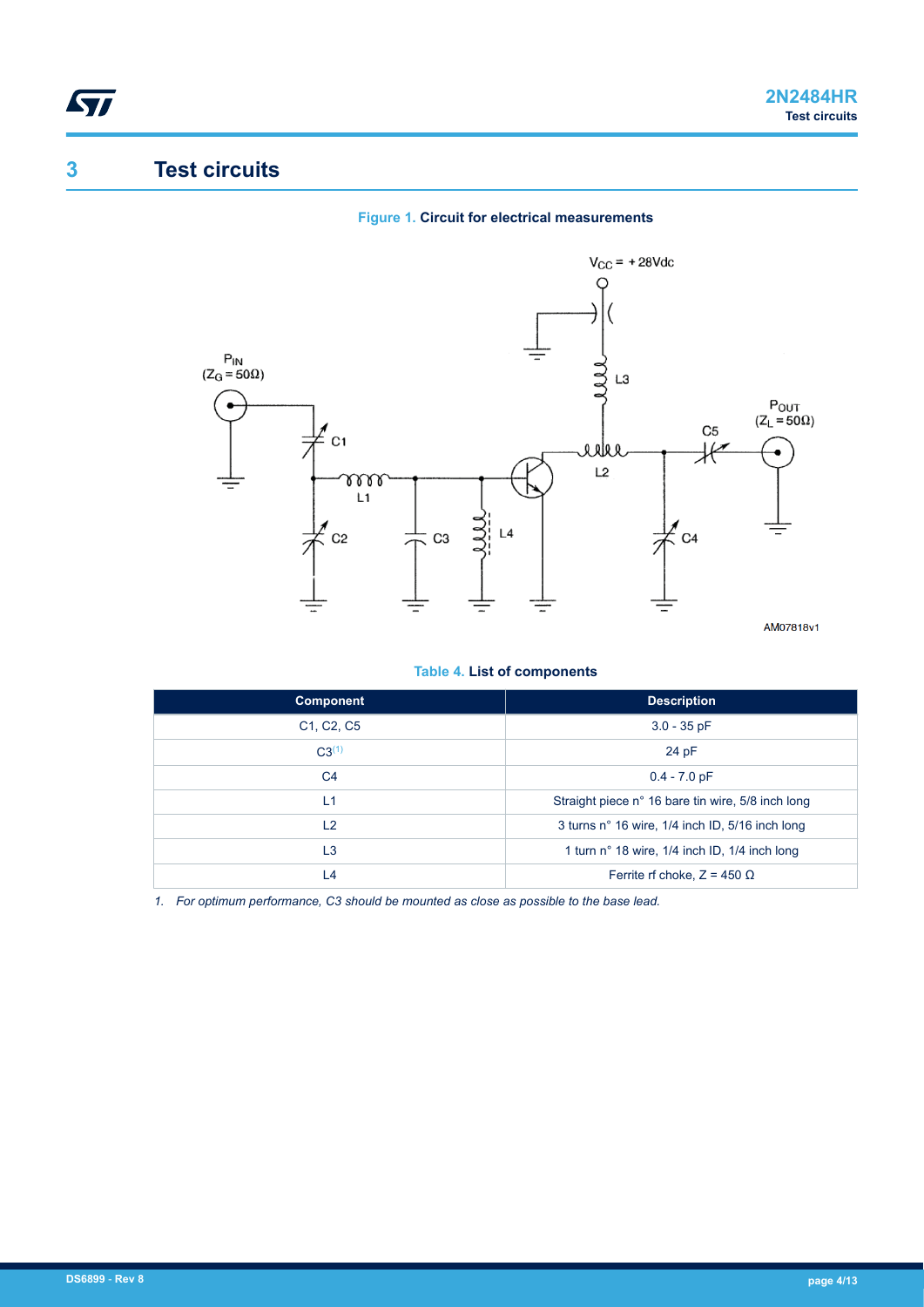<span id="page-4-0"></span>ST

## **4 Package information**

In order to meet environmental requirements, ST offers these devices in different grades of [ECOPACK](https://www.st.com/ecopack) packages, depending on their level of environmental compliance. ECOPACK specifications, grade definitions and product status are available at: [www.st.com.](http://www.st.com) ECOPACK is an ST trademark.

#### **4.1 UB package information**

#### **Figure 2. UB package outline**







Pad 1:Emitter Pad 2:Base Pad 3: Collector Pad 4:Shieldding connected to the lid

8206487 Rev.7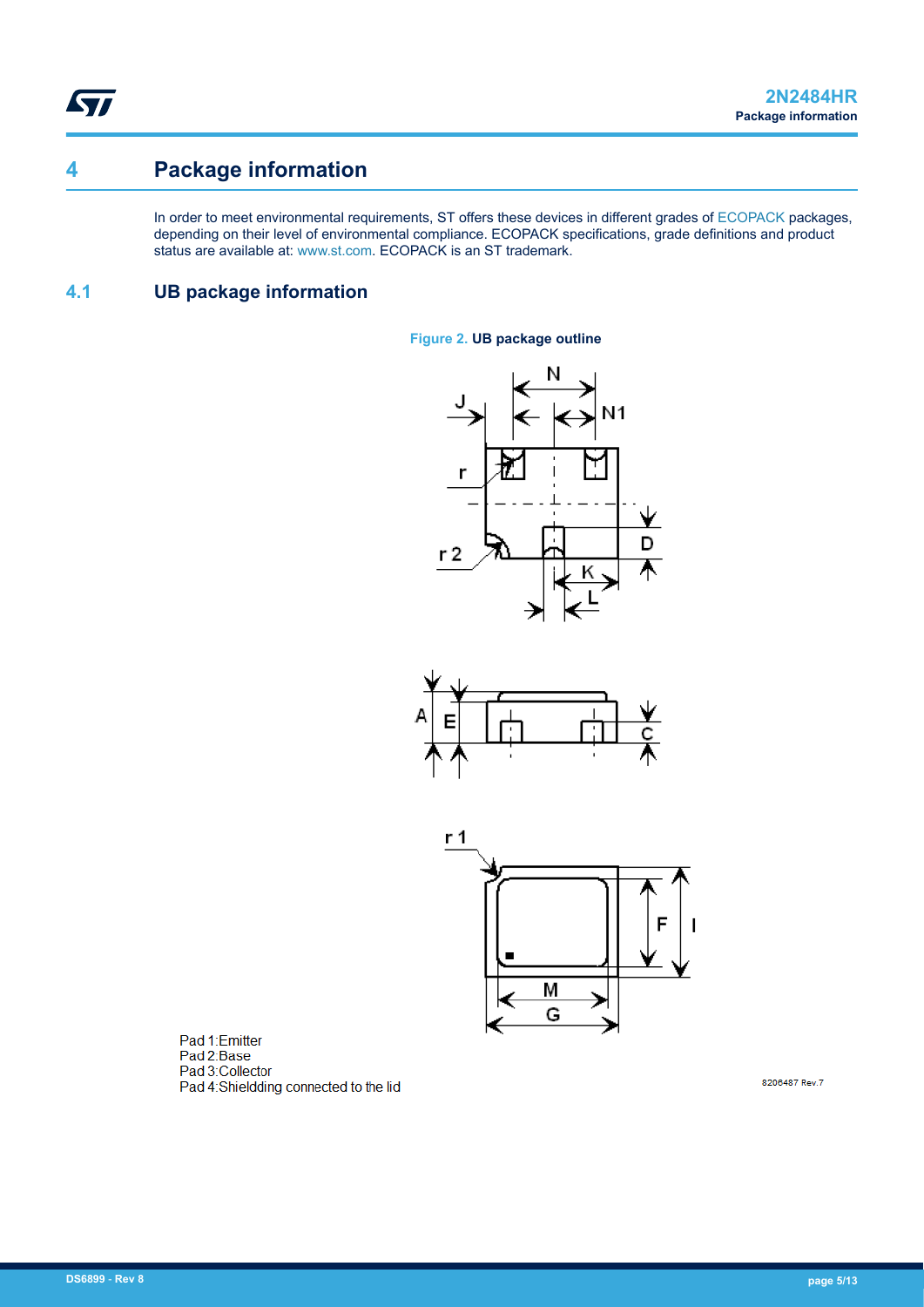| <b>Symbols</b> | <b>Dimensions in mm</b> |      |      | Dimensions in inches (for reference only) |        |        |
|----------------|-------------------------|------|------|-------------------------------------------|--------|--------|
|                | Min.                    | Typ. | Max. | Min.                                      | Typ.   | Max.   |
| A              | 1.17                    |      | 1.42 | 0.045                                     |        | 0.056  |
| $\mathbf C$    | 0.46                    | 0.51 | 0.56 | 0.018                                     | 0.020  | 0.022  |
| D              | 0.56                    | 0.76 | 0.96 | 0.024                                     | 0.030  | 0.036  |
| E              | 0.92                    | 1.02 | 1.12 | 0.036                                     | 0.040  | 0.044  |
| F              | 1.95                    | 2.03 | 2.11 | 0.077                                     | 0.080  | 0.083  |
| G              | 2.92                    | 3.05 | 3.18 | 0.115                                     | 0.120  | 0.125  |
|                | 2.41                    | 2.54 | 2.67 | 0.095                                     | 0.100  | 0.105  |
| J              | 0.42                    | 0.57 | 0.72 | 0.0165                                    | 0.0225 | 0.0285 |
| K              | 1.37                    | 1.52 | 1.67 | 0.054                                     | 0.060  | 0.066  |
| L              | 0.41                    | 0.51 | 0.61 | 0.016                                     | 0.020  | 0.024  |
| M              | 2.46                    | 2.54 | 2.62 | 0.097                                     | 0.100  | 0.103  |
| $\mathsf{N}$   | 1.81                    | 1.91 | 2.01 | 0.071                                     | 0.075  | 0.079  |
| N <sub>1</sub> | 0.91                    | 0.96 | 1.02 | 0.036                                     | 0.038  | 0.040  |
| r              |                         | 0.20 |      |                                           | 0.008  |        |
| r1             |                         | 0.30 |      |                                           | 0.012  |        |
| r2             |                         | 0.56 |      |                                           | 0.022  |        |

#### **Table 5. UB package mechanical data**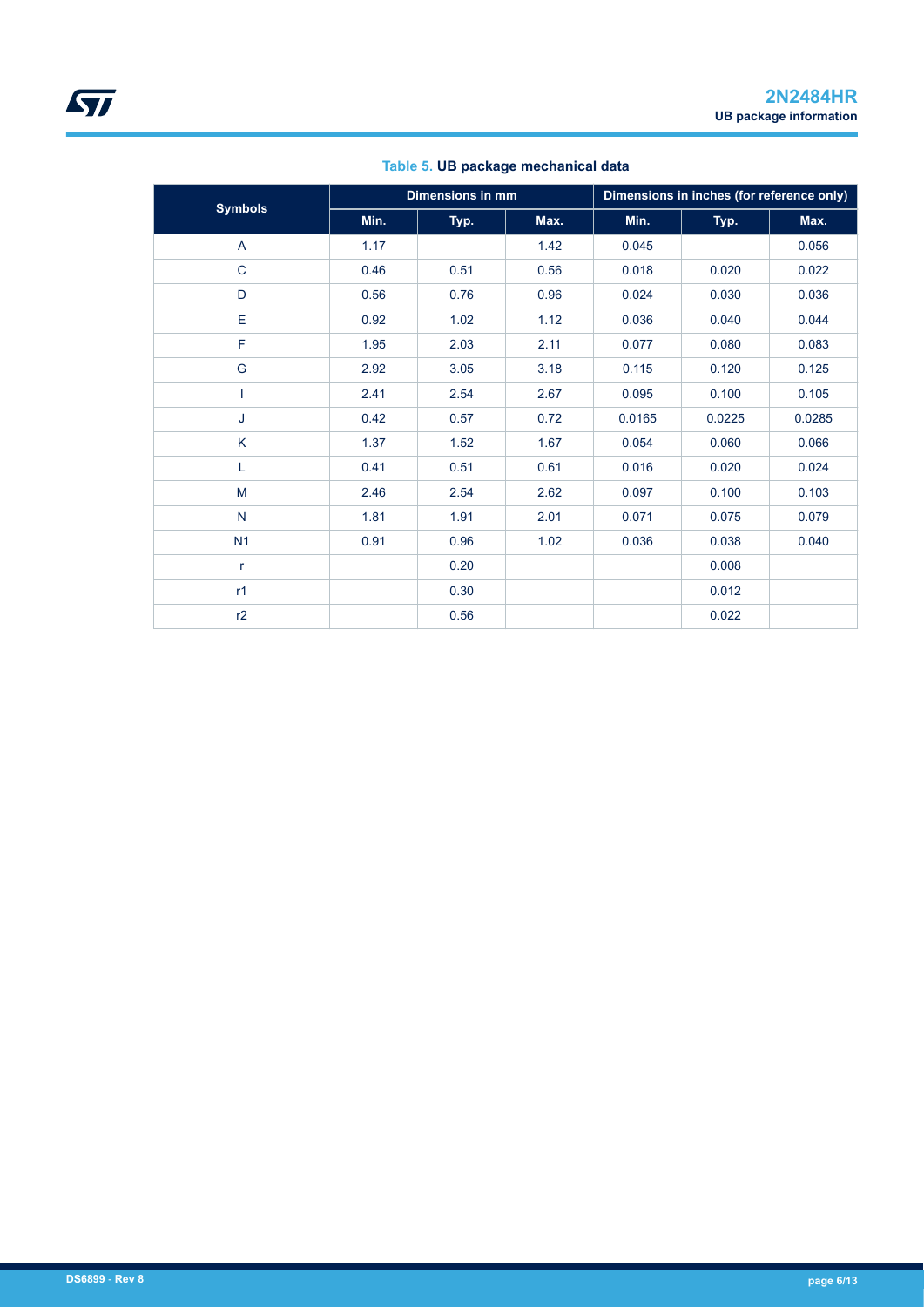# **4.2 LCC-3 package information**

<span id="page-6-0"></span> $\sqrt{2}$ 



**Figure 3. LCC-3 package outline**

0041211 rev.14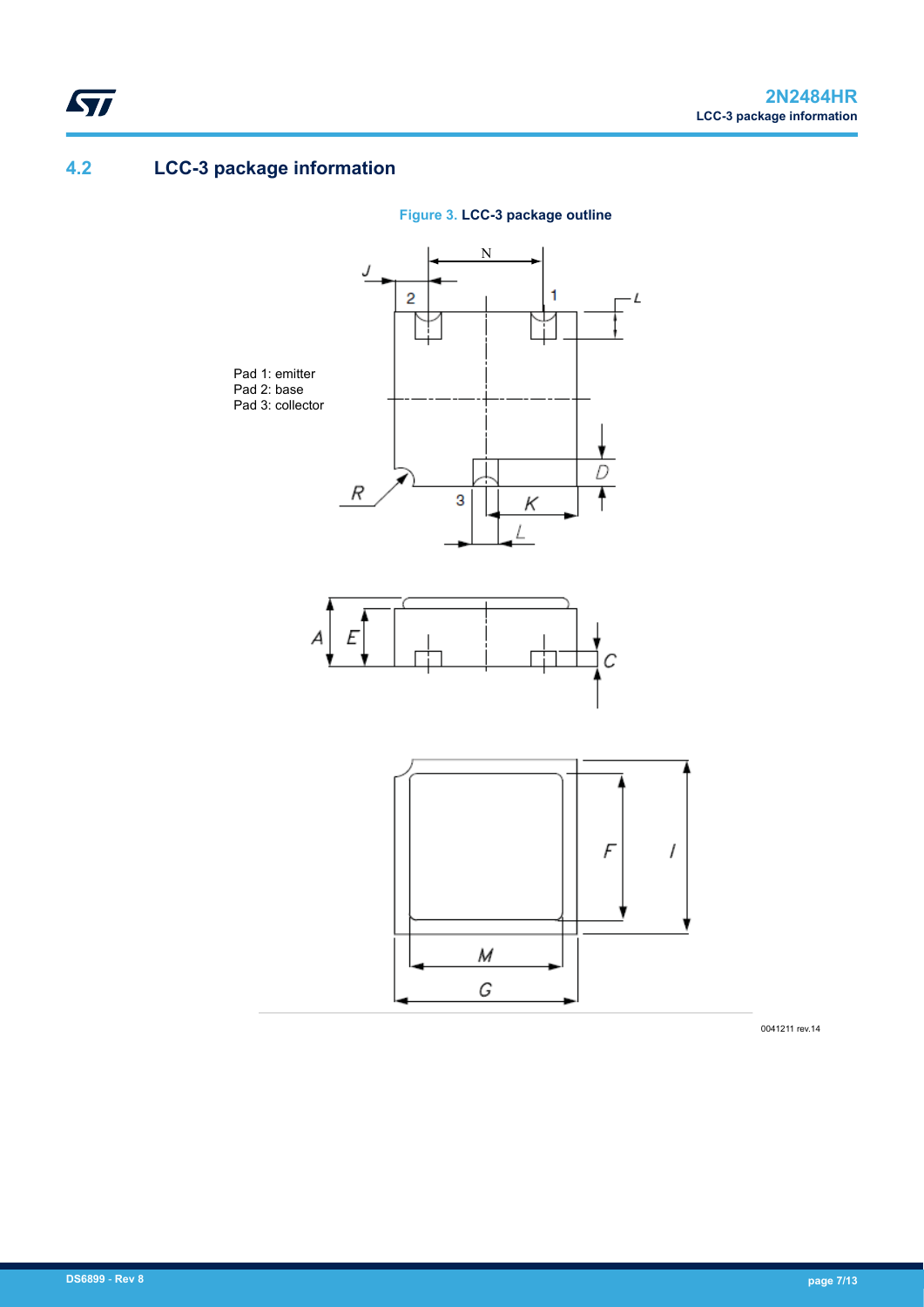|                |      | <b>Dimensions in mm</b> |      |        | Dimensions in inches (for reference only) |        |  |
|----------------|------|-------------------------|------|--------|-------------------------------------------|--------|--|
| <b>Symbols</b> | Min. | Typ.                    | Max. | Min.   | Typ.                                      | Max.   |  |
| A              | 1.16 |                         | 1.42 | 0.046  |                                           | 0.056  |  |
| $\mathsf{C}$   | 0.45 | 0.50                    | 0.56 | 0.018  | 0.020                                     | 0.022  |  |
| D              | 0.60 | 0.56                    | 0.96 | 0.024  | 0.022                                     | 0.038  |  |
| E              | 0.91 | 1.01                    | 1.12 | 0.036  | 0.040                                     | 0.044  |  |
| F              | 1.95 | 2.03                    | 2.11 | 0.077  | 0.080                                     | 0.083  |  |
| G              | 2.92 | 3.05                    | 3.17 | 0.115  | 0.120                                     | 0.125  |  |
|                | 2.41 | 2.54                    | 2.66 | 0.095  | 0.100                                     | 0.105  |  |
| J              | 0.42 | 0.57                    | 0.72 | 0.0165 | 0.0225                                    | 0.0285 |  |
| K              | 1.37 | 1.52                    | 1.67 | 0.054  | 0.060                                     | 0.066  |  |
| L              | 0.40 | 0.50                    | 0.60 | 0.016  | 0.020                                     | 0.024  |  |
| M              | 2.46 | 2.54                    | 2.62 | 0.097  | 0.100                                     | 0.103  |  |
| $\mathsf{N}$   | 1.80 | 1.90                    | 2.00 | 0.071  | 0.075                                     | 0.079  |  |
| $\mathsf{R}$   |      | 0.30                    |      |        | 0.012                                     |        |  |

#### **Table 6. LCC-3 package mechanical data**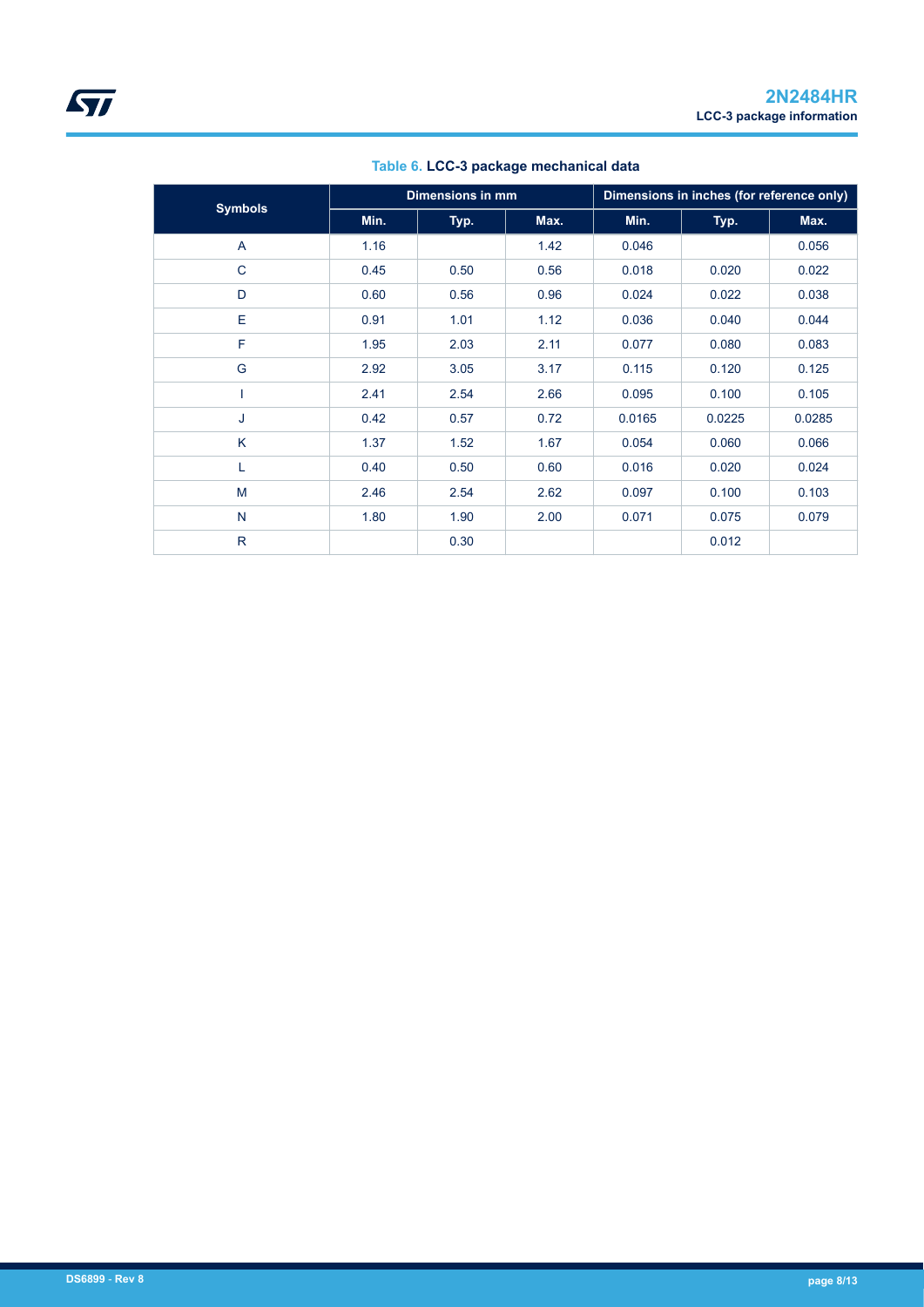#### **Table 7. Ordering information**

<span id="page-8-0"></span>

| Part number | <b>Agency</b><br>specification | <b>Screening</b><br>options | Package | <b>Mass</b>      | <b>Lead finish</b> | Marking <sup>(1)</sup> | <b>Packing</b> |
|-------------|--------------------------------|-----------------------------|---------|------------------|--------------------|------------------------|----------------|
| 2N2484UB1   |                                | Engineering                 | UB      |                  |                    | 2N2484UB1              |                |
| SOC24841    | $\overline{\phantom{a}}$       | model                       | $LCC-3$ |                  | Gold               | SOC24841               |                |
| 2N2484UBG   | 5201/001/06                    |                             | UB      |                  |                    | 520100106              | WafflePack     |
| 2N2484UBT   | 5201/001/07                    | Flight model                |         | 0.6 <sub>g</sub> | Solder Dip         | 520100107              |                |
| SOC2484HRG  | 5201/001/04                    | Flight model                | $LCC-3$ |                  | Gold               | 520100104              |                |
| SOC2484HRT  | 5201/001/05                    |                             |         |                  | Solder Dip         | 520100105              |                |

*1. Specific marking only. The full marking includes in addition: For the Engineering Models: ST logo, date code; country of origin (FR). For ESCC flight parts: ST logo, date code, country of origin (FR), ESA logo, serial number of the part within the assembly lot.*

Contact ST sales office for information about specific conditions for products in die form.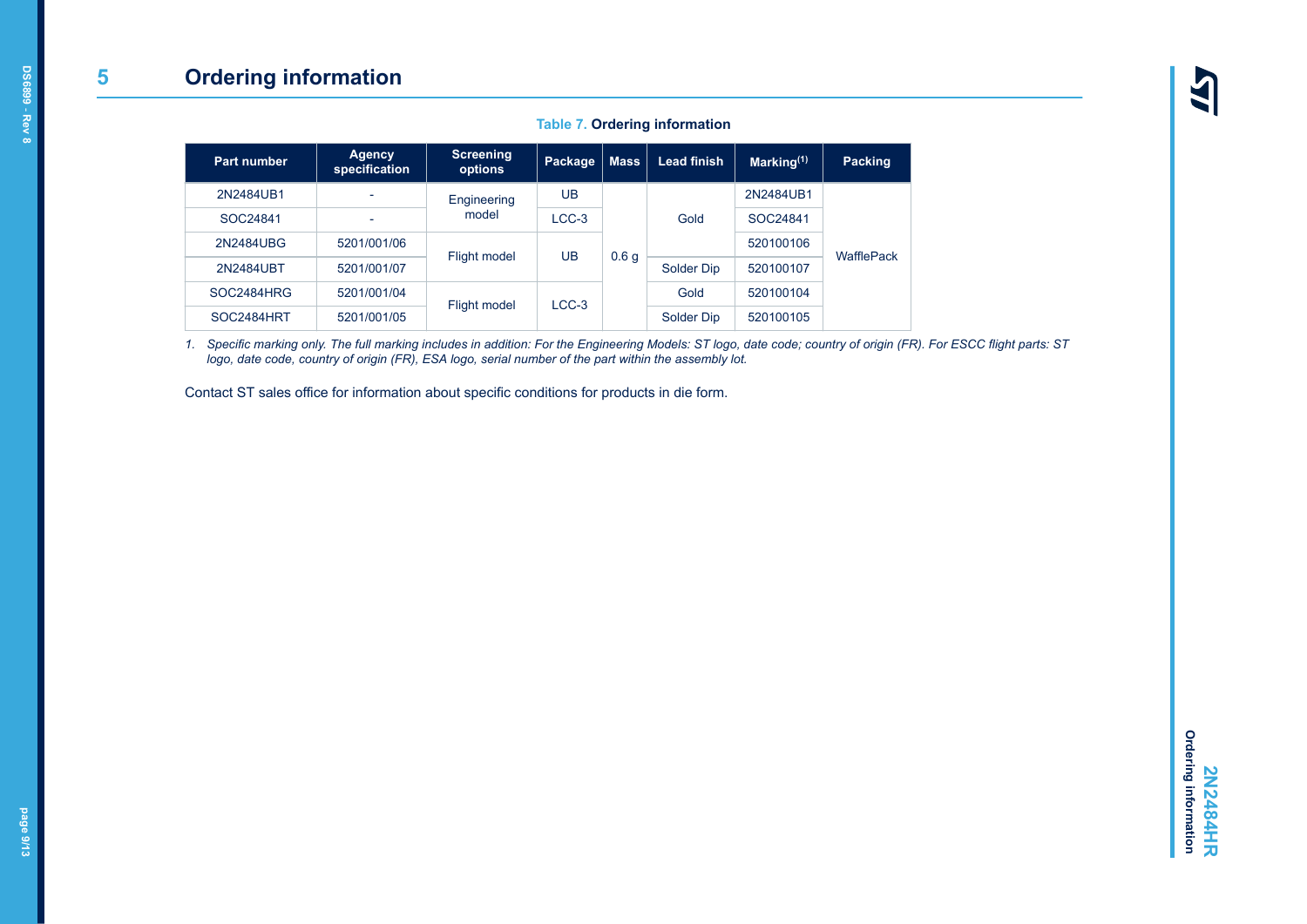# <span id="page-9-0"></span>**6 Other information**

#### **Table 8. Traceability and documentation**

| <b>Screening type</b> | Date $code^{(1)}$ | <b>Documentation</b>                                                              |
|-----------------------|-------------------|-----------------------------------------------------------------------------------|
| Engineering model     | 3yywwN            | Certificate of conformance                                                        |
| Flight model          | yywwN             | Certificate of conformance<br><b>ESCC qualification maintenance lot reference</b> |

*1. yy = year, ww = week number, N = lot index in the week.*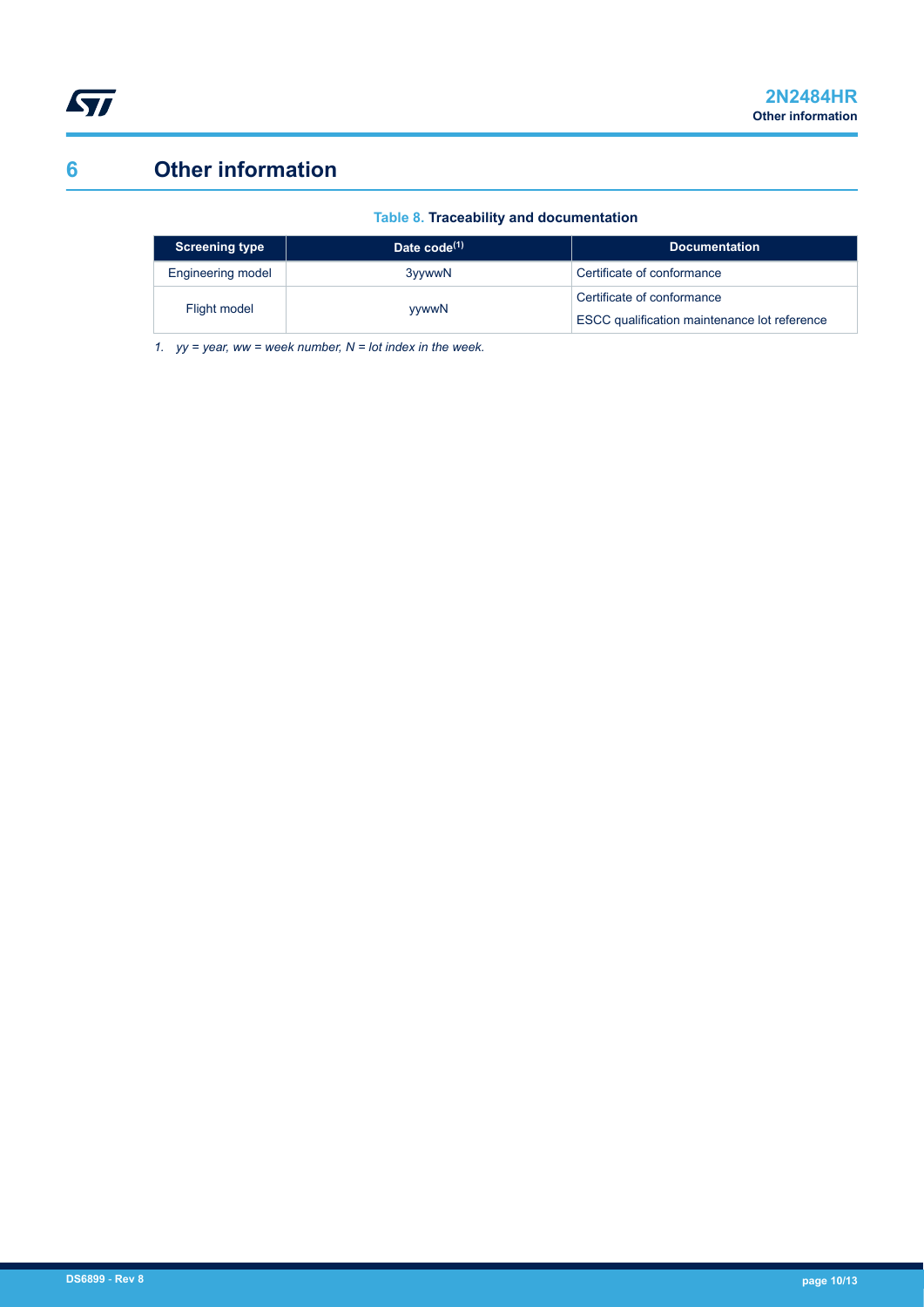## <span id="page-10-0"></span>**Revision history**

#### **Table 9. Document revision history**

| <b>Date</b> | <b>Revision</b> | <b>Changes</b>                                                                                                    |
|-------------|-----------------|-------------------------------------------------------------------------------------------------------------------|
| 09-Jul-2010 | 1               | Initial release.                                                                                                  |
| 26-Feb-2013 | 2               | Updated: Table 1: Device summary and Table 11: Order codes.                                                       |
| 01-Apr-2014 | 3               | Updated: Table 1: Device summary and Table 11: Order codes.<br>Minor text changes.                                |
| 15-Mar-2021 | 4               | Removed TO-18 package information.<br>Minor text changes in the document title and description on the cover page. |
| 11-Oct-2021 | 5               | <b>Updated Description.</b>                                                                                       |
| 09-Feb-2022 | 6               | Updated Description, product summary, Table 7 and Section 5 Ordering information.                                 |
| 03-May-2022 | 7               | Updated Table 7.                                                                                                  |
| 24-May-2022 | 8               | Updated Section 4.1 UB package information.                                                                       |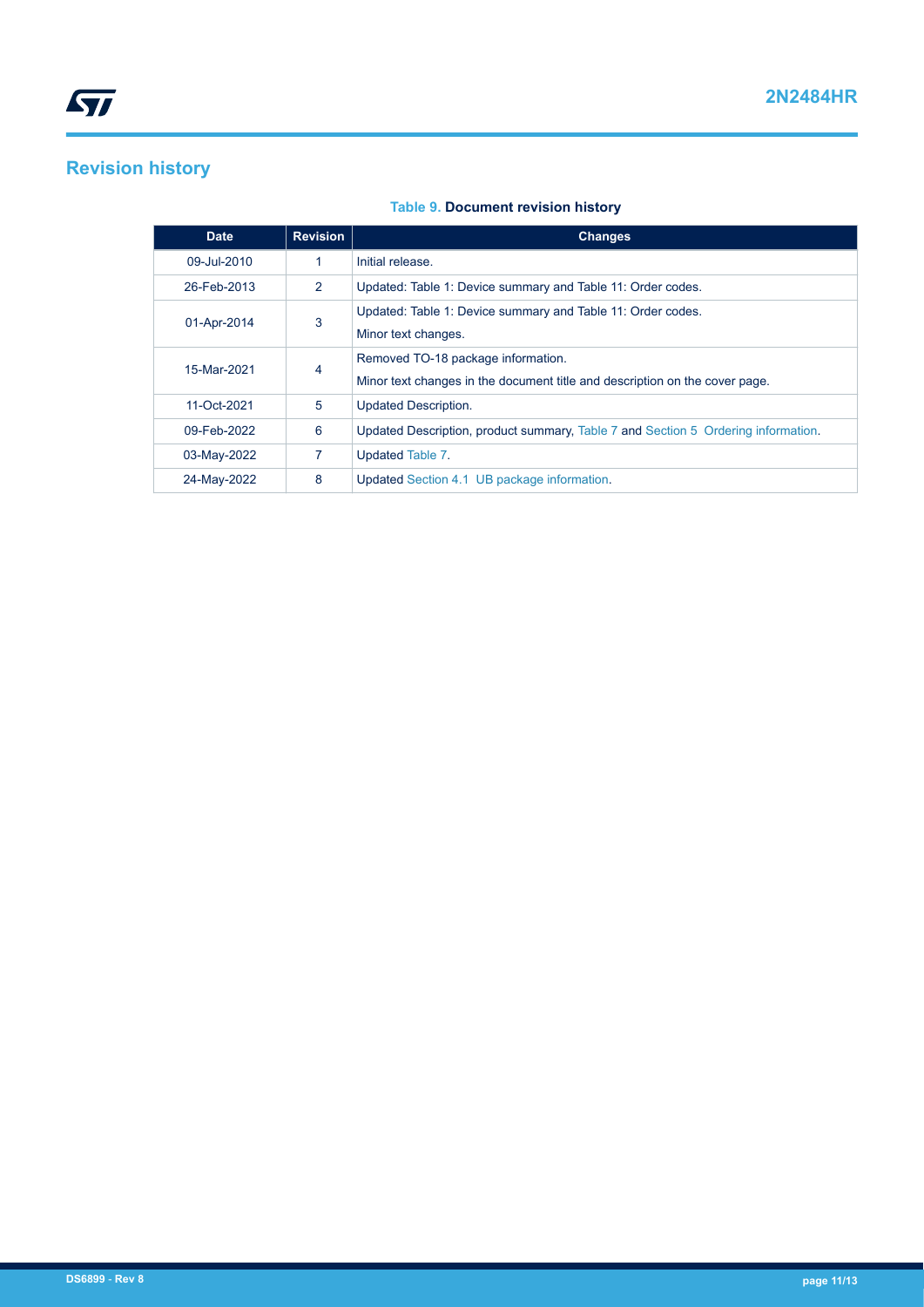# ST

### **Contents**

| 3 <sup>1</sup> |  |  |  |  |  |
|----------------|--|--|--|--|--|
|                |  |  |  |  |  |
|                |  |  |  |  |  |
|                |  |  |  |  |  |
|                |  |  |  |  |  |
|                |  |  |  |  |  |
|                |  |  |  |  |  |